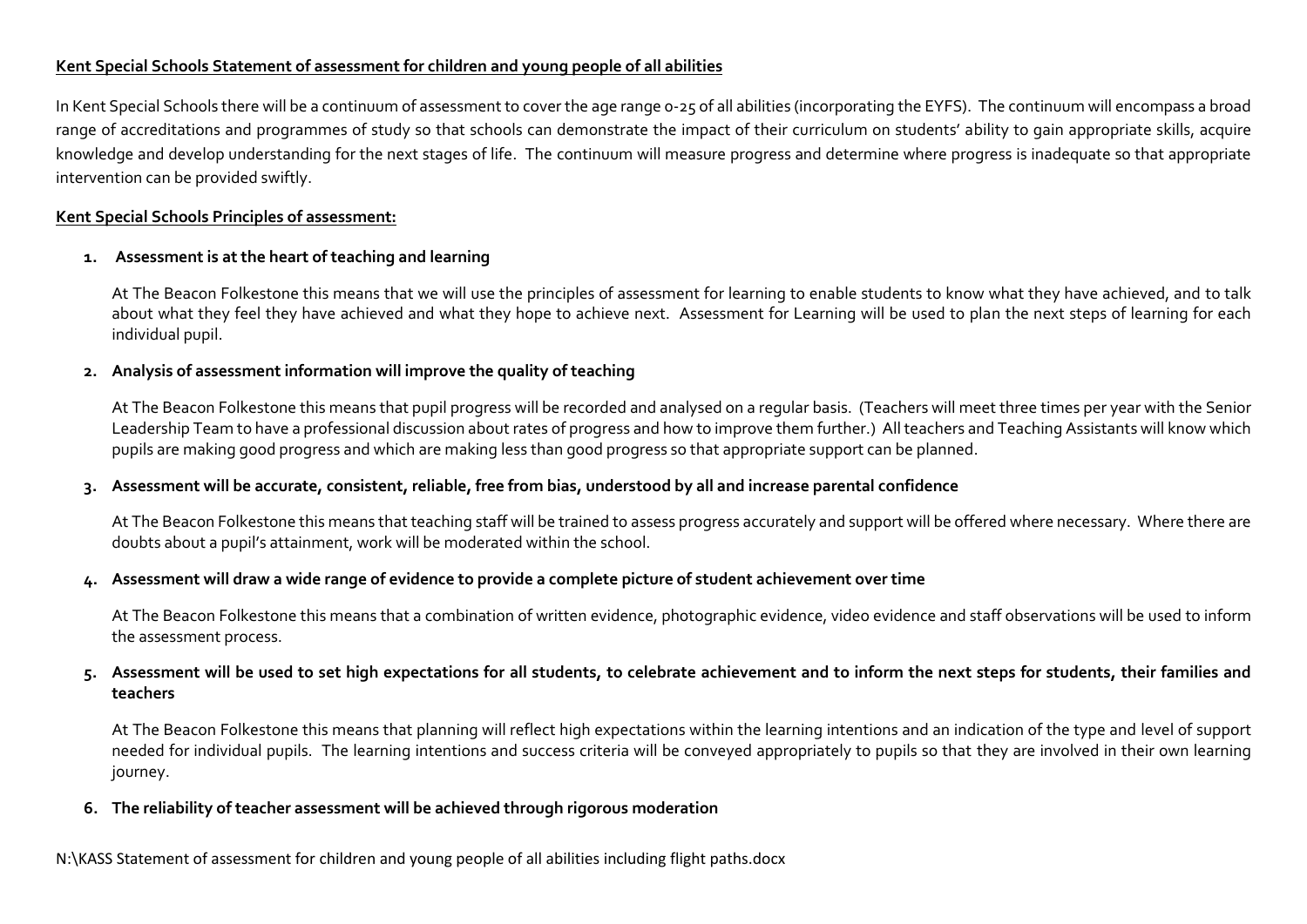At The Beacon Folkestone this means that pieces of work or other evidence will be regularly submitted for moderation within the school, among other Kent Special Schools and among other mainstream schools. In this way, we will be confident of our judgements.

#### **The Kent Special Schools Algorithm in Pupil Asset**

Special Schools in Kent have worked with a company called Pupil Asset to develop a bespoke assessment tool that will enable teachers to assess the progress of pupils of all abilities and ages, using an agreed algorithm. The Kent Special Schools algorithm was developed using historic pupil progress data covering a three-year period, across all year groups. A selection of Kent special schools provided data for the development of the progress algorithm. This data represented the progress of pupils with PSCN, SEMH and C&I needs. The algorithm was developed and tested by the KASS core data group. The algorithm is referenced to but not driven by progress expectations within Progression Guidance.

The algorithm takes account of progress from differing start points and their expected "flight paths" as is evident in our collective data.

Expected progress is generally more challenging than Progression Guidance median. The tables below illustrate the predicted flight paths from various starting points. The Pupil Asset tool enables targets to be generated from any starting point as pupils join our schools at different times.

| End YR     | <b>PAPs (Pupil</b><br>asset Points) | <b>Predicted PAPs gain per year</b> | End Y <sub>2</sub>   | <b>PAPs</b>     | End Y6               | <b>PAPs</b> | End Y11   | <b>PAPs</b>    |
|------------|-------------------------------------|-------------------------------------|----------------------|-----------------|----------------------|-------------|-----------|----------------|
| P1i beg    | $\overline{\mathbf{2}}$             | $\overline{2}$                      | P1i emb              | 6               | P2i beg              | 14          | P2ii emb  | 24             |
| P1i beg+   |                                     | $\overline{\phantom{a}}$            | P1i emb+             |                 | P2i beg+             | 15          | P2ii emb+ | 25             |
| P1i dev    | 4                                   | C.                                  | P1ii beg             | 8               | P2i dev              | 16          | P3i beg   | 26             |
| P1i dev+   |                                     |                                     | P1ii beg+            | q               | P2i dev+             | 17          | P3i beg+  | 27             |
| P1i emb    | 6                                   | $\overline{2}$                      | P1ii dev             | 10              | P2i emb              | 18          | P3i dev   | 28             |
| P1i emb+   |                                     | $\overline{2}$                      | P1ii dev+            | 11              | P2i emb+             | 19          | P3i dev+  | 29             |
| P1ii beg   | 8                                   | $\mathbf{z}$                        | P1ii emb             | 12              | P2ii beg             | 20          | P3i emb   | 3 <sup>o</sup> |
| P1ii beg+  | ٩                                   |                                     | P1ii emb +           | 13 <sup>1</sup> | P2ii beg+            | 21          | P3i emb+  | 3 <sup>1</sup> |
| P1ii dev   | 10                                  | $\overline{2}$                      | P <sub>2</sub> i beg | 14              | P2ii dev             | 22          | P3ii beg  | 3 <sup>2</sup> |
| P1ii dev+  | 11                                  |                                     | P2i beg+             | 15              | P2ii dev+            | 23          | P3ii beg+ | 33             |
| P1ii emb   | 12                                  | $\overline{2}$                      | P2i dev              | 16              | P2ii emb             | 24          | P3ii dev  | 34             |
| P1ii emb + | 13                                  | $\overline{2}$                      | P2i dev+             | 17              | P2ii emb+            | 25          | P3ii dev+ | 35             |
| P2i beg    | 14                                  | $\overline{2}$                      | P2i emb              | 18              | P <sub>3</sub> i beg | 26          | P3ii emb  | 3 <sup>6</sup> |
| P2i beg+   | 15                                  | $\overline{2}$                      | P2i emb+             | 19              | P3i beg+             | 27          | P3ii emb+ | 37             |

#### **Predicted flight paths YR – Y11**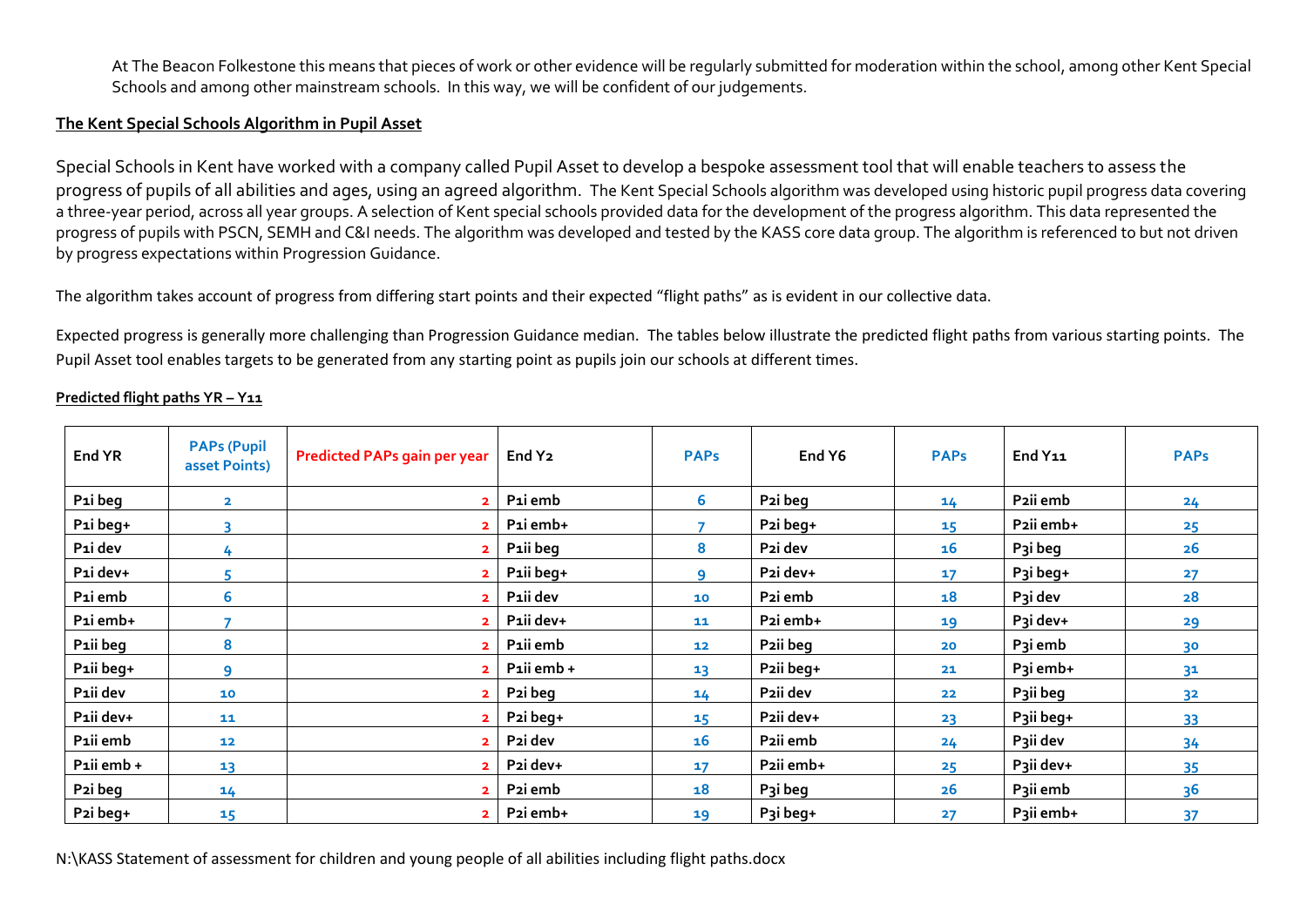| End YR                | <b>PAPs (Pupil</b><br>asset Points) | <b>Predicted PAPs gain per year</b> | End Y <sub>2</sub>   | <b>PAPs</b>    | End Y6              | <b>PAPs</b>    | End Y11             | <b>PAPs</b>    |
|-----------------------|-------------------------------------|-------------------------------------|----------------------|----------------|---------------------|----------------|---------------------|----------------|
| P2i dev               | 16                                  | $\overline{2}$                      | P2ii beg             | 20             | P3i dev             | 28             | P <sub>4</sub> beg  | 3 <sup>8</sup> |
| P2i dev+              | $17 \overline{ }$                   | $\overline{2}$                      | P2ii beg+            | 21             | P3i dev+            | 29             | P <sub>4</sub> beg+ | 39             |
| P2i emb               | 18                                  | $\overline{2}$                      | P2ii dev             | 22             | P3i emb             | 30             | P <sub>4</sub> dev  | 40             |
| P2i emb+              | 19                                  | $\overline{\mathbf{2}}$             | P2ii dev+            | 23             | P3i emb+            | 31             | P <sub>4</sub> dev+ | 41             |
| P2ii beg              | 20                                  | $\overline{2}$                      | P2ii emb             | 24             | P3ii beg            | 3 <sup>2</sup> | P <sub>4</sub> emb  | 42             |
| P2ii beg+             | 21                                  | $\overline{2}$                      | P2ii emb+            | 25             | P3ii beg+           | 33             | P <sub>4</sub> emb+ | 43             |
| P2ii dev              | 22                                  | $\overline{\mathbf{2}}$             | P3i beg              | 26             | P3ii dev            | 34             | P <sub>5</sub> beg  | 44             |
| P2ii dev+             | 23                                  | $\overline{2}$                      | P3i beg+             | 27             | P3ii dev+           | 35             | P5 beg+             | 45             |
| P2ii emb              | 24                                  | $\overline{\mathbf{2}}$             | P3i dev              | 28             | Paii emb            | 36             | P5 dev              | 46             |
| P2ii emb+             | 25                                  | $\overline{2}$                      | P3i dev+             | 29             | P3ii emb+           | 37             | $P5$ dev+           | 47             |
| P3i beg               | 26                                  | $\overline{\mathbf{2}}$             | P <sub>3</sub> i emb | 3 <sup>o</sup> | P <sub>4</sub> beg  | 3 <sup>8</sup> | P <sub>5</sub> emb  | 48             |
| P3i beg+              | 27                                  | $\overline{\mathbf{2}}$             | P3i emb+             | 31             | P <sub>4</sub> beg+ | 39             | P <sub>5</sub> emb+ | 49             |
| P3i dev               | 28                                  | $\overline{\mathbf{2}}$             | P3ii beg             | 3 <sup>2</sup> | P <sub>4</sub> dev  | 40             | P6 beg              | 50             |
| P3i dev+              | 29                                  | $\overline{2}$                      | P3ii beg+            | 33             | P <sub>4</sub> dev+ | 41             | P6 beg+             | 5 <sup>1</sup> |
| P3i emb               | 3 <sup>o</sup>                      | $\overline{\mathbf{2}}$             | P3ii dev             | 34             | P <sub>4</sub> emb  | 42             | P6 dev              | 5 <sup>2</sup> |
| P3i emb+              | 3 <sup>1</sup>                      | $\overline{\mathbf{2}}$             | P3ii dev+            | 35             | P <sub>4</sub> emb+ | 43             | P6 dev+             | 53             |
| P3ii beg              | 3 <sup>2</sup>                      | $\overline{2}$                      | P3ii emb             | 36             | P <sub>5</sub> beg  | 44             | P6 emb              | 54             |
| P3ii beg+             | 33                                  | $\overline{2}$                      | P3ii emb+            | 37             | P5 beg+             | 45             | P6 emb+             | 55             |
| P3ii dev              | 34                                  | $\overline{2}$                      | P <sub>4</sub> beg   | 38             | P <sub>5</sub> dev  | 46             | P7 beg              | 56             |
| P3ii dev+             | 35                                  | $\overline{2}$                      | P <sub>4</sub> beg+  | 39             | P5 dev+             | 47             | $P7$ beg+           | 57             |
| P <sub>3</sub> ii emb | 3 <sup>6</sup>                      | $\overline{\mathbf{2}}$             | P <sub>4</sub> dev   | 40             | P <sub>5</sub> emb  | 48             | P7 dev              | 58             |
| P3ii emb+             | 37                                  | $\overline{2}$                      | P <sub>4</sub> dev+  | 41             | P5 emb+             | 49             | P7 dev+             | 59             |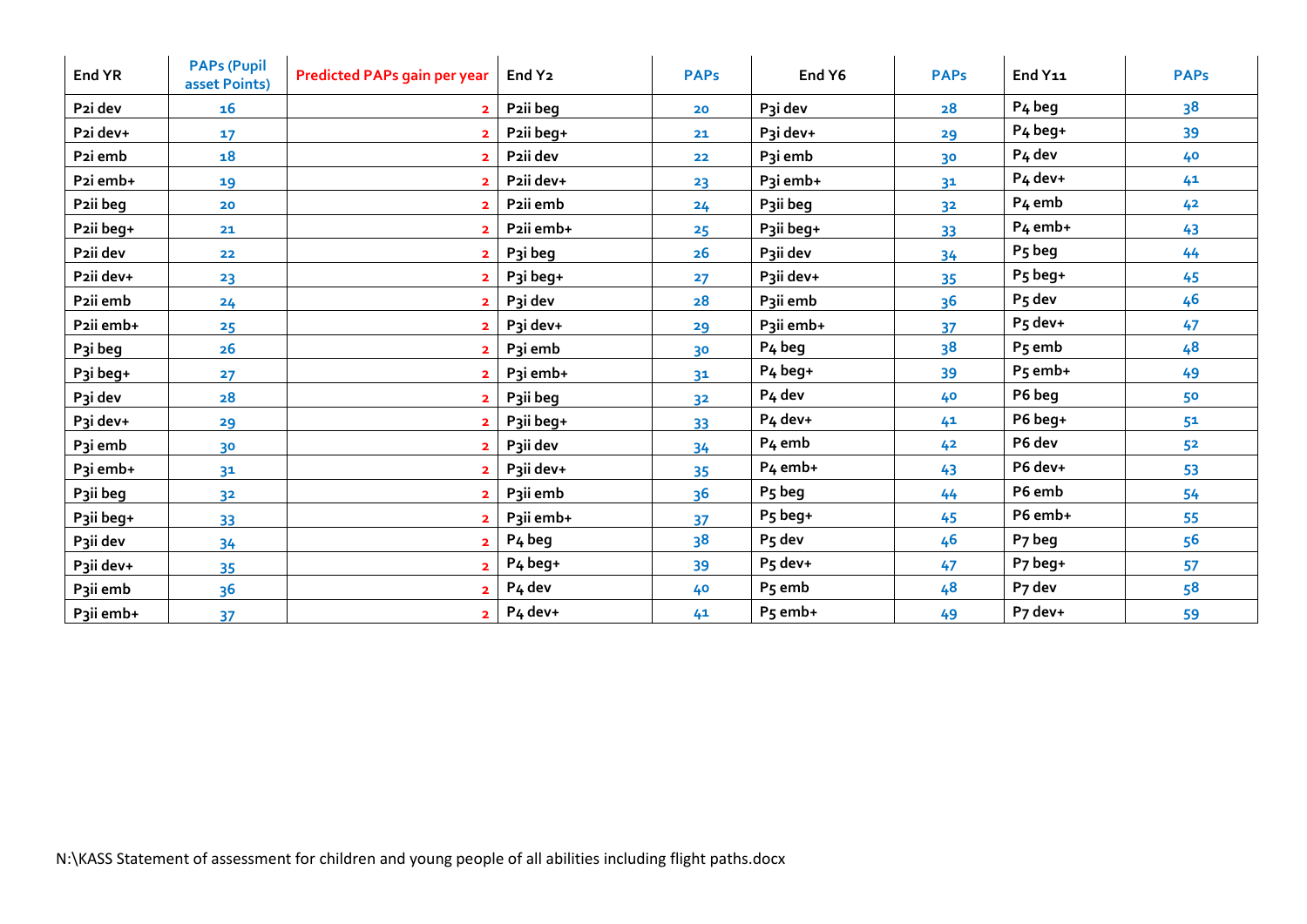# **P4 – 1 emb +**

| End YR              | <b>PAPs</b>    | <b>Predicted PAPs gain per year</b> | End Y <sub>2</sub>  | <b>PAPs</b>    | End Y6                  | <b>PAPs</b>    | End Y11   | <b>PAPs</b>    | <b>Accreditation</b> |
|---------------------|----------------|-------------------------------------|---------------------|----------------|-------------------------|----------------|-----------|----------------|----------------------|
| P <sub>4</sub> beg  | 3 <sup>8</sup> | 3                                   | P <sub>5</sub> beg  | 44             | P7 beg                  | 56             | Pg dev+   | 7 <sup>1</sup> | none                 |
| P <sub>4</sub> beg+ | 39             | 3                                   | P <sub>5</sub> beg+ | 45             | P7 beg+                 | 57             | P9 emb    | 7 <sup>2</sup> | ELC <sub>1</sub>     |
| P <sub>4</sub> dev  | 40             | $\overline{\mathbf{3}}$             | P <sub>5</sub> dev  | 46             | P7 dev                  | 58             | P9 emb+   | 73             | ELC <sub>1</sub>     |
| P <sub>4</sub> dev+ | 41             | 3                                   | P5 dev+             | 47             | P7 dev+                 | 59             | 1 beg     | 74             | ELC <sub>1</sub>     |
| P <sub>4</sub> emb  | 42             | 3                                   | P <sub>5</sub> emb  | 48             | P <sub>7</sub> emb      | <b>60</b>      | $1beg+$   | 75             | ELC <sub>1</sub>     |
| P <sub>4</sub> emb+ | 43             | 3                                   | P <sub>5</sub> emb+ | 49             | P7 emb+                 | 61             | 1 dev     | 7 <sup>6</sup> | ELC <sub>1</sub>     |
| P <sub>5</sub> beg  | 44             | 3                                   | P6 beg              | 50             | P8 beg                  | 62             | 1 dev+    | 77             | ELC <sub>1</sub>     |
| $P_5$ beg+          | 45             | 3                                   | P6 beg+             | 5 <sup>1</sup> | P8 beg+                 | 63             | 1 emb     | 7 <sup>8</sup> | ELC <sub>1</sub>     |
| P <sub>5</sub> dev  | 46             | 3                                   | P6 dev              | 5 <sup>2</sup> | P8 dev                  | 64             | 1 emb+    | 79             | ELC <sub>1</sub>     |
| P <sub>5</sub> dev+ | 47             | 3                                   | P6 dev+             | 53             | P8 dev+                 | 65             | 2 Beg     | 80             | ELC <sub>2</sub>     |
| P <sub>5</sub> emb  | 48             | $\overline{\mathbf{3}}$             | P6 emb              | 54             | P8 emb                  | 66             | $2$ Beg + | 8 <sub>1</sub> | ELC <sub>2</sub>     |
| P <sub>5</sub> emb+ | 49             | 3                                   | P6 emb+             | 55             | P8 emb+                 | 67             | 2 Dev     | 82             | ELC <sub>2</sub>     |
| P6 beg              | 50             | 3                                   | P7 beg              | 56             | P9 beg                  | 68             | 2 Dev+    | 83             | ELC <sub>2</sub>     |
| P6 beg+             | 51             | 3                                   | P7 beg+             | 57             | P9 beg+                 | 69             | 2 Emb     | 84             | ELC <sub>2</sub>     |
| P6 dev              | 5 <sup>2</sup> | 3                                   | P7 dev              | 58             | P <sub>9</sub> dev      | 70             | 2 emb+    | 85             | ELC <sub>2</sub>     |
| P6 dev+             | 53             | $\overline{\mathbf{3}}$             | P7 dev+             | 59             | P9 dev+                 | 7 <sup>1</sup> | 3 Beg     | 86             | ELC <sub>2</sub>     |
|                     |                |                                     |                     |                |                         |                |           |                |                      |
| P6 emb              | 54             | 3                                   | P7 emb              | <b>60</b>      | P9 emb                  | 72             | 3 Beg +   | 87             | ELC <sub>2</sub>     |
| P6 emb+             | 55             | 3                                   | P7 emb+             | 61             | P9 emb+                 | 73             | 3 Dev     | 88             | ELC <sub>2</sub>     |
|                     |                | $\overline{\mathbf{3}}$             | P8 beg              | 6 <sub>2</sub> | 1 beg                   | 74             | 3 Dev+    | 89             | ELC <sub>3</sub>     |
|                     |                | 3                                   | P8 beg+             | 63             | $1beg+$                 | 75             | 3 Emb     | 90             | ELC <sub>3</sub>     |
|                     |                | 3                                   |                     |                | 1 dev                   | 7 <sup>6</sup> | 3 emb+    | 91             | ELC <sub>3</sub>     |
|                     |                | 3                                   |                     |                | 1 dev+                  | 77             | 4 Beg     | 92             | ELC <sub>3</sub>     |
|                     |                | 3                                   |                     |                | $\mbox{\texttt{1}}$ emb | 78             | $4$ Beg + | 93             | ELC <sub>3</sub>     |
|                     |                | $\overline{\mathbf{3}}$             |                     |                | 1 emb+                  | 79             | 4 Dev     | 94             | ELC <sub>3</sub>     |
|                     |                | 3                                   |                     |                |                         |                | 4 Dev+    | 95             | ELC <sub>3</sub>     |
|                     |                | 3                                   |                     |                |                         |                | 4 Emb     | 96             | ELC <sub>3</sub>     |
|                     |                | 3                                   |                     |                |                         |                | 4 emb+    | 97             | ELC <sub>3</sub>     |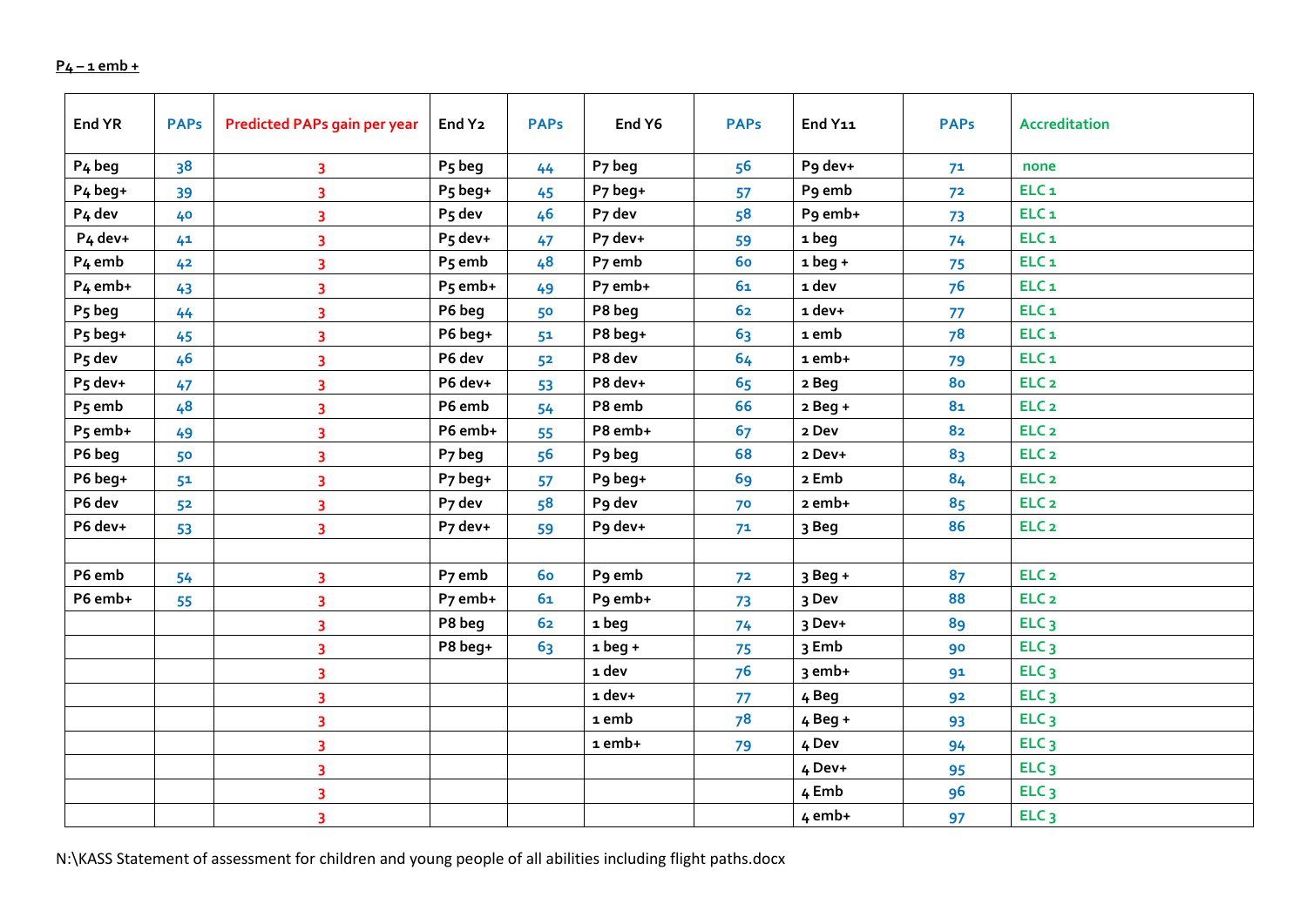| End YR             | <b>PAPs</b> | <b>Predicted PAPs gain per year</b> | End Y <sub>2</sub> | <b>PAPs</b>    | End Y6    | <b>PAPs</b>    | End Y11   | <b>PAPs</b> | <b>Accreditation</b>      |
|--------------------|-------------|-------------------------------------|--------------------|----------------|-----------|----------------|-----------|-------------|---------------------------|
|                    |             | 3                                   |                    |                |           |                | 5 Beg     | 98          | GCSE G or 1/FS1/BTEC L1 P |
|                    |             | 3                                   |                    |                |           |                | $5$ Beg + | 99          | GCSE G or 1/FS1/BTEC L1 P |
| P7 beg             | 56          | 4                                   | P8 dev             | 64             | 2 Beg     | 80             | 5 Dev     | 100         | GCSE G or 1/FS1/BTEC L1 P |
| P7 beg+            | 57          | 4                                   | P8 dev+            | 65             | $2$ Beg + | 8 <sub>1</sub> | 5 Dev+    | 101         | GCSE G or 1/FS1/BTEC L1 P |
| P7 dev             | 58          | 4                                   | P8 emb             | 66             | 2 Dev     | 82             | 5 Emb     | 102         | GCSE G or 1/FS1/BTEC L1 P |
| P7 dev+            | 59          | 4                                   | P8 emb+            | 67             | 2 Dev+    | 83             | 5 emb+    | 103         | GCSE G or 1/FS1/BTEC L1 P |
| P <sub>7</sub> emb | <b>60</b>   | 4                                   | P9 beg             | 68             | 2 Emb     | 84             | 6 Beg     | 104         | GCSE F or 1/FS1/BTEC L1 P |
| P7 emb+            | 61          | 4                                   | P9 beg+            | 69             | 2 emb+    | 85             | $6$ Beq + | 105         | GCSE F or 1/FS1/BTEC L1 P |
| P8 beg             | 62          | 4                                   | P9 dev             | 70             | 3 Beg     | 86             | 6 Dev     | 106         | GCSE F or 1/FS1/BTEC L1 P |
| P8 beg+            | 63          | 4                                   | P9 dev+            | 7 <sup>1</sup> | $3$ Beg + | 87             | 6 Dev+    | 107         | GCSE F or 1/FS1/BTEC L1 P |
| P8 dev             | 64          | 4                                   | P <sub>9</sub> emb | 7 <sup>2</sup> | 3 Dev     | 88             | 6 Emb     | 108         | GCSE F or 1/FS1/BTEC L1 P |
| P8 dev+            | 65          | 4                                   | P9 emb+            | 73             | 3 Dev+    | 89             | 6 emb+    | 109         | GCSE F or 1/FS1/BTEC L1 P |
| P8 emb             | 66          | 4                                   | 1 beg              | 74             | 3 Emb     | 90             | 7 beg     | 110         | GCSE E or 2/FS1/BTEC L1 M |
| P8 emb+            | 67          | 4                                   | $1beg+$            | 75             | 3 emb+    | 91             | 7 beg+    | 111         | GCSE E or 2/FS1/BTEC L1 M |
|                    |             | 4                                   | 1 dev              | 76             | 4 Beg     | 92             | 7 dev     | 112         | GCSE E or 2/FS1/BTEC L1 M |
|                    |             | 4                                   | 1 dev+             | 77             | $4$ Beg + | 93             | 7 dev+    | 113         | GCSE E or 2/FS1/BTEC L1 M |
|                    |             | 4                                   |                    |                | 4 Dev     | 94             | 7 emb     | 114         | GCSE E or 2/FS1/BTEC L1 M |
|                    |             | 4                                   |                    |                | 4 Dev+    | 95             | 7 emb+    | 115         | GCSE E or 2/FS1/BTEC L1 M |
|                    |             |                                     |                    |                |           |                |           |             |                           |
|                    |             | 4                                   |                    |                | 4 Emb     | 96             | 8 beg     | 116         | GCSE E or 2/FS1/BTEC L1 M |
|                    |             | 4                                   |                    |                | $4$ emb+  | 97             | 8 beg+    | 117         | GCSE E or 2/FS1/BTEC L1 M |
|                    |             | 4                                   |                    |                |           |                | 8 dev     | 118         | GCSE E or 2/FS1/BTEC L1 M |
|                    |             | 4                                   |                    |                |           |                | 8 dev+    | 119         | GCSE E or 2/FS1/BTEC L1 M |
|                    |             | 4                                   |                    |                |           |                | 8 emb     | 120         | GCSE D or 3/FS1/BTEC L1 D |
|                    |             | 4                                   |                    |                |           |                | 8 emb+    | 121         | GCSE D or 3/FS1/BTEC L1 D |
|                    |             | 4                                   |                    |                |           |                | 9 beg     | 122         | GCSE D or 3/FS1/BTEC L1 D |
| P9 beg             | 68          | 5                                   | 1 emb              | 7 <sup>8</sup> | 5 Beg     | 98             | 9 beg+    | 123         | GCSE D or 3/FS1/BTEC L1 D |
| P9 beg+            | 69          | 5                                   | 1 emb+             | 79             | 5 Beg +   | 99             | 9 dev     | 124         | GCSE D or 3/FS1/BTEC L1 D |
| P9 dev             | 70          | 5                                   | 2 Beg              | 80             | 5 Dev     | 100            | 9 dev+    | 125         | GCSE D or 3/FS1/BTEC L1 D |